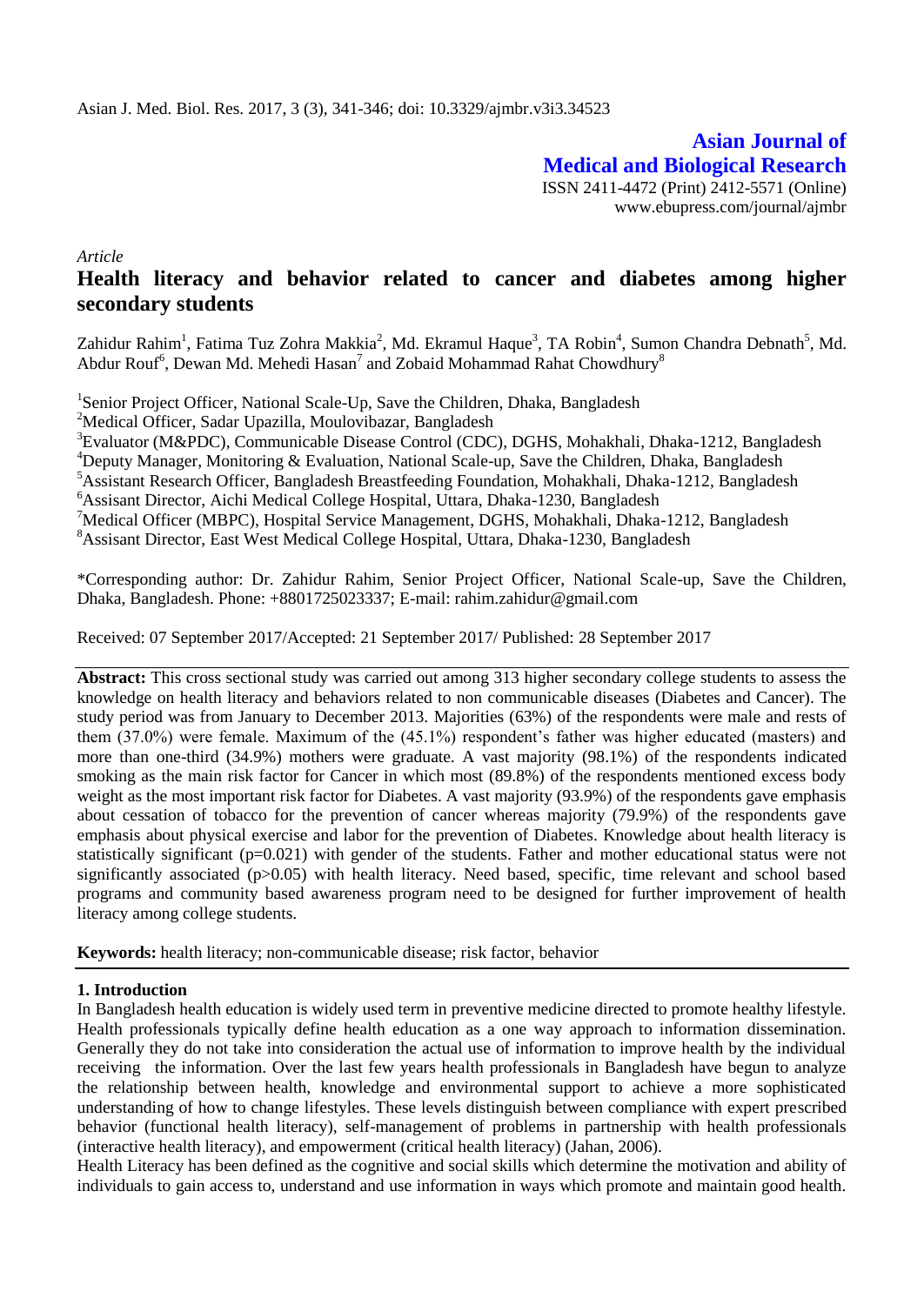Health Literacy means more than being able to read pamphlets and successfully make appointments. By improving people's access to health information and their capacity to use it effectively, health literacy is critical to empowerment.

The [World Health Organization](http://en.wikipedia.org/wiki/World_Health_Organization) (WHO) reports NCDs to be by far the leading cause of death in the world, representing over 60% of all deaths. Out of the 36 million people who died from NCDs in 2005, half were under age 70 and half were women. Of the 57 million global deaths in 2008, 36 million were due to NCDs. That is approximately 63% of total deaths worldwide. [Risk factors](http://en.wikipedia.org/wiki/Risk_factor) such as a person's background, lifestyle and environment are known to increase the likelihood of certain NCDs. Every year, at least 5 million people die because of tobacco use and about 2.8 million die from being overweight. High cholesterol accounts for roughly 2.6 million deaths and 7.5 million die because of [high blood pressure](http://en.wikipedia.org/wiki/High_blood_pressure) (WHO, 2013).

However, this study was aimed to measure the health literacy and behavior related to NCD the higher secondary students that can steer to a broader study all over the country.

# **2. Materials and Methods**

### **2.1. Study design and settings**

This study was a cross sectional study carried out among higher secondary students in Rangpur city. Three private colleges were selected purposively. Selected college were Cantonment public school and college, Rangpur; RCCI public school and college; Police line school and college, Rangpur. This study was conducted during the period of January to December 2013.

## **2.2. Study population and sample size**

College student both male and female who are willing to participate in the study consider as study population. Students were taken from eleven class (11) students and all those are attending at the class; during study period. Finally, the sample size was taken 313. Purposive sampling was done to find the study population.

### **2.3. Data collection instrument and technique**

Data were collected using semi structured self-administered questionnaire based on the objectives with simple and understandable language. The questionnaire was compiled by adapting questions from published studies with appropriate modification in this study. According to the specific objectives the variables were identified and the Bangle questionnaire was draft. Opinion and suggestions were obtained from supervisors, throughout initial period of questionnaire development. The subjects who were present at the class in data collection date. Lists of students were collected from class teacher and the list comprises of the class, name and roll number.

## **2.4. Statistical analysis**

Data editing was carried out by checking and verifying the full questionnaire at the end of the interview and also at the end of whole survey before analysis. The data analysis was performed by using Statistical Package for Social Science (SPSS) version 20. We used descriptive statistics as well as chi-square test to identify relationship between health literacy and socio-economic profile of the respondents.

#### **3. Results**

Table 1 shows the socio-economic characteristics of the study population. Majorities (63%) of the respondents were male and rests of them (37.0%) were female. Maximum of the (45.1%) respondent's father was higher educated (masters) and more than one-third (34.9%) mothers were graduate. In occupation, 46.6% fathers were service holder and 23.6% were businessmen. However, 73.8% mothers were house maker workers and 14.4% were teacher. Majority (97.1%) of the respondent's monthly family income was < 50000 taka (Table 1).

Table 2 illustrates the life style risk factors of NCD (Cancer and Diabetes). A vast majority (98.1%) of the respondents indicated smoking as the main risk factor for Cancer. About two-third (66.5%) of the respondents assumed alcohol consumption was another causative factor for Cancer. On the contrary, Most (89.8%) of the respondents mentioned excess body weight as the most important risk factor for Diabetes and more than twothird (72.5%) assumed that less physical labor also a causative factor for Diabetes (Table 2).

Table 3 depicts the knowledge of the respondents on prevention of NCD (Cancer and Diabetes). A vast majority (93.9%) of the respondents gave emphasis about cessation of tobacco and 60.4% mentioned regular intake of vegetable for prevention of Cancer. On the other hand, majority (79.9%) of the respondents gave emphasis about physical exercise and labor followed by 74.1% mentioned body weight control for the prevention of Diabetes (Table 3).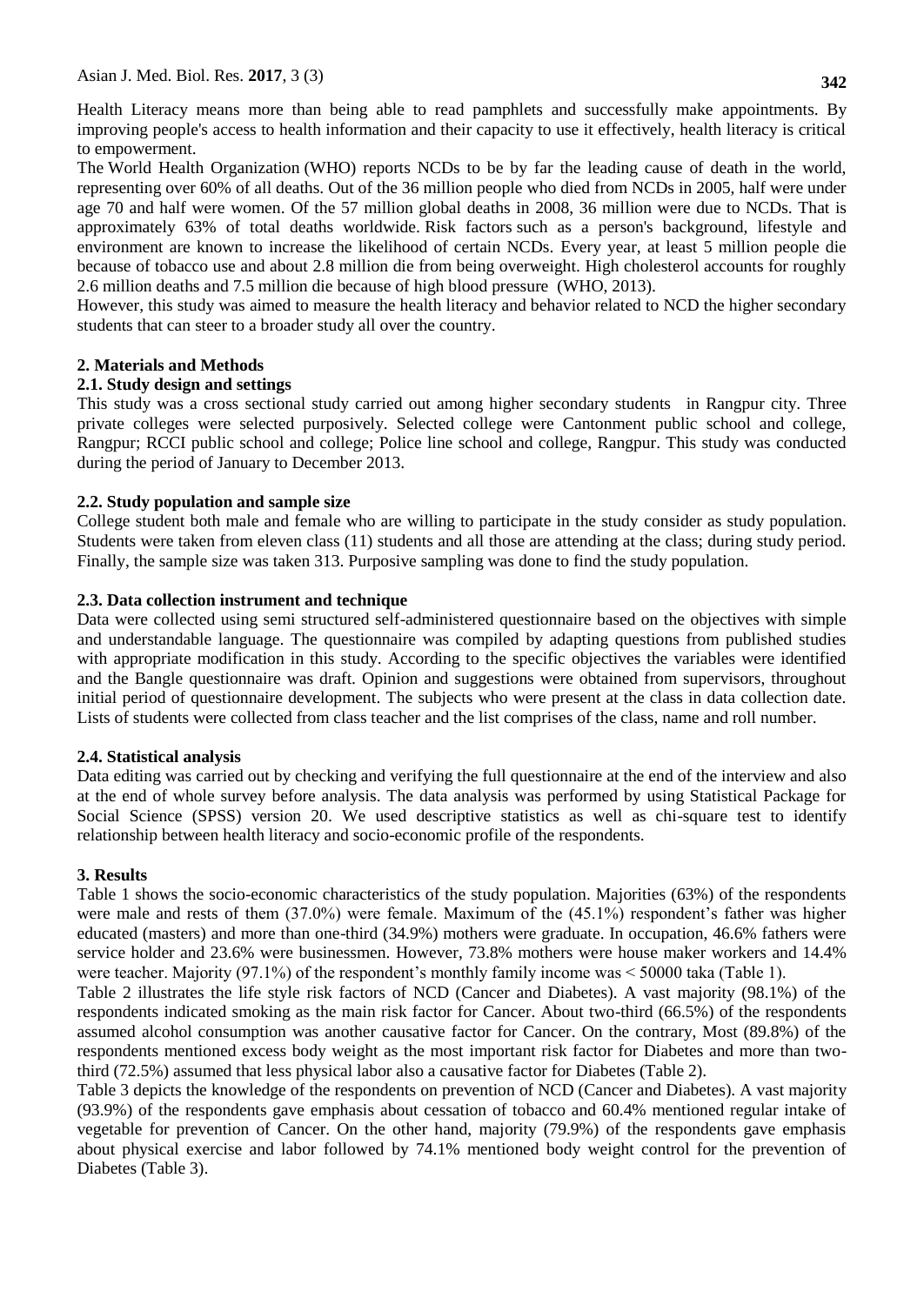**Table 1. Socio-demographic profile of the respondents (n=313).**

| <b>Characteristics</b>       | n              | $\frac{0}{0}$ |
|------------------------------|----------------|---------------|
| Gender                       |                |               |
| Male                         | 196            | 63            |
| Female                       | 117            | 37            |
| Age group (years)            |                |               |
| 15                           | 27             | 8.6           |
| 16                           | 173            | 55.2          |
| 17                           | 101            | 32.3          |
| 18                           | 12             | 3.8           |
| <b>Father's education</b>    |                |               |
| SSC and below                | 21             | 6.6           |
| <b>HSC</b>                   | 34             | 10.9          |
| Diploma                      | 3              | 1.0           |
| Graduate                     | 114            | 36.4          |
| Masters                      | 141            | 45.1          |
| <b>Mother's education</b>    |                |               |
| SSC and below                | 65             | 19.9          |
| <b>HSC</b>                   | 96             | 30.7          |
| Graduate                     | 109            | 34.9          |
| <b>Masters</b>               | 43             | 13.7          |
| Father's occupation          |                |               |
| Agriculture                  | 12             | 3.8           |
| Service                      | 146            | 46.6          |
| <b>Business</b>              | 74             | 23.6          |
| Doctor                       | 24             | 7.7           |
| Teacher                      | 46             | 14.7          |
| Others                       | 11             | 3.5           |
| Mother's occupation          |                |               |
| Service                      | 30             | 9.6           |
| <b>Business</b>              | $\tau$         | 2.2           |
| Teacher                      | 45             | 14.4          |
| House maker                  | 231            | 73.8          |
| <b>Monthly family income</b> |                |               |
| $<$ 50000                    | 304            | 97.1          |
| 50001-100000                 | 7              | 2.2           |
| >100000                      | $\overline{2}$ | 0.6           |

**Table 2. Knowledge on life style risk factors of NCD\* (Cancer, Diabetics).**

| Life style risk factors of NCD | n   | $\frac{6}{6}$ |  |
|--------------------------------|-----|---------------|--|
| <b>Cancer</b>                  |     |               |  |
| Smoking                        | 307 | 98.1          |  |
| Betel nut with jarda           | 184 | 58.8          |  |
| Alcohol consumption            | 208 | 66.5          |  |
| Different colorful drink       | 97  | 31            |  |
| Chemical mixed fruit           | 159 | 50.8          |  |
| Chemical mixed vegetable       | 156 | 49.8          |  |
| <b>Diabetics</b>               |     |               |  |
| Smoking                        | 44  | 14.1          |  |
| Mental pressure                | 99  | 31.6          |  |
| Excess body weight             | 281 | 89.8          |  |
| Less physical labor            | 227 | 72.5          |  |
| Under nourished food intake    | 103 | 32.9          |  |

\* NCD= Non Communicable Disease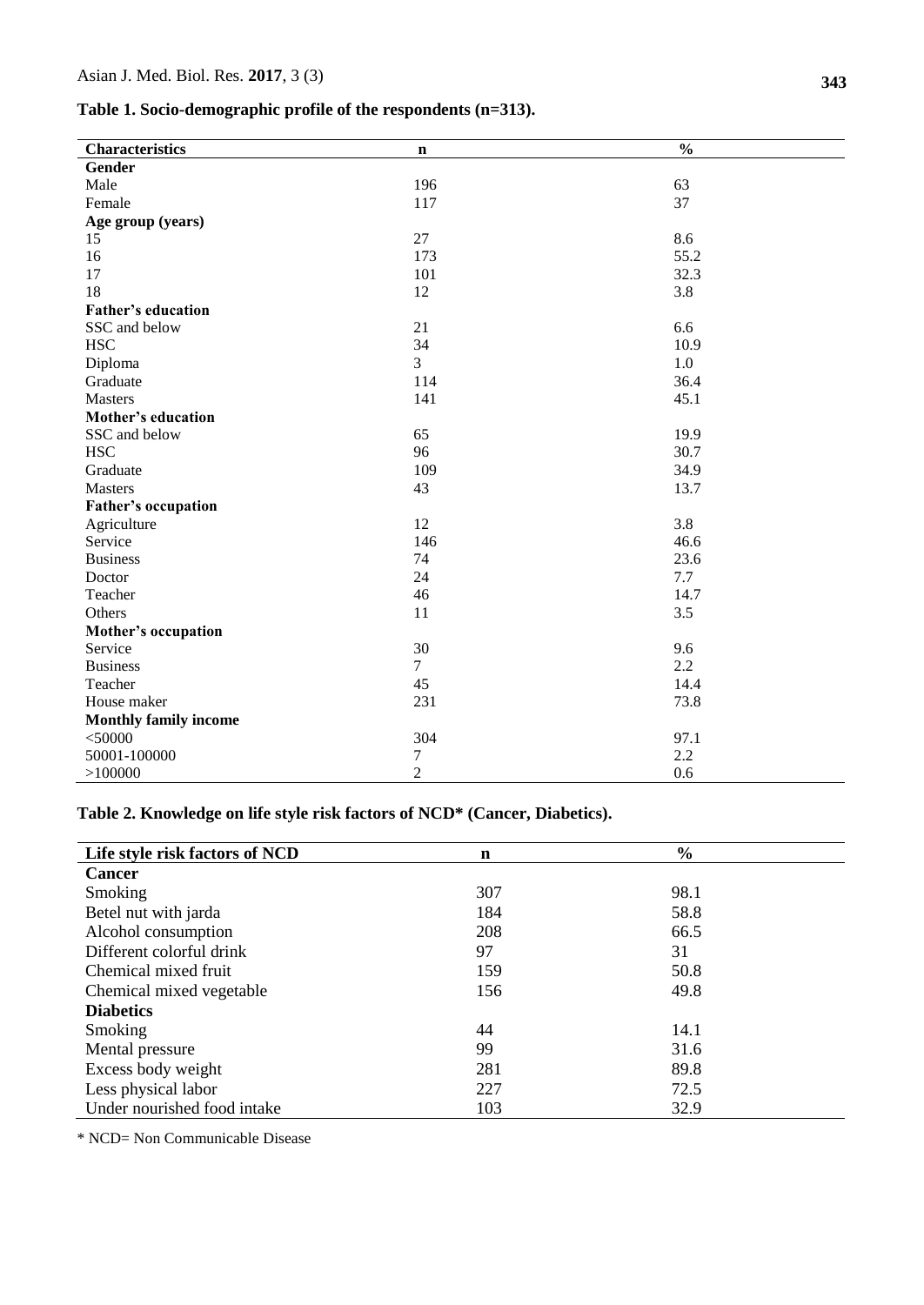### **Table 3. Knowledge on prevention of NCD (Cancer, Diabetes).**

| <b>Characteristics of preventive measure</b> | n   | $\frac{6}{6}$ |  |
|----------------------------------------------|-----|---------------|--|
| <b>Cancer</b>                                |     |               |  |
| Cessation of tobacco use                     | 294 | 93.9          |  |
| Give up chemical mixed drink                 | 160 | 51.1          |  |
| Regular intake of vegetable                  | 189 | 60.4          |  |
| Regular physical exercise and labor          | 113 | 36.1          |  |
| Limited use of electronics                   | 101 | 32.3          |  |
| <b>Diabetics</b>                             |     |               |  |
| Change food habit                            | 206 | 65.8          |  |
| Physical exercise and labor                  | 250 | 79.9          |  |
| Disciplined life style                       | 231 | 73.8          |  |
| Body weight control                          | 232 | 74.1          |  |
| Reduce mental pressure                       | 113 | 36.1          |  |
| Medicine intake                              | 111 | 35.5          |  |

#### **Table 4. Relationship between knowledge about health literacy and socio-economic profile.**

| <b>Variables</b>                            | Knowledge about health literacy |              |               | <b>Test statistics</b>           |
|---------------------------------------------|---------------------------------|--------------|---------------|----------------------------------|
|                                             | Poor                            | Average      | Good          |                                  |
| Gender<br>Male                              | 20 (10.2%)                      | 66 (33.7%)   | $110(56.1\%)$ | $\chi^2$ =7.742                  |
| Female                                      | $9(7.7\%)$                      | 58 (49.6%)   | 50 (42.7%)    | $df=2$<br>$P=0.021$ <sup>*</sup> |
| <b>Father's education</b><br>Below graduate | $5(8.9\%)$                      | 26 (46.4%)   | 25 (44.6%)    | $\chi^2$ =1.367                  |
| Graduate & above                            | 24 (9.3%)                       | 98 (38.1%)   | 135 (52.5%)   | $df=2$<br>$P=0.505$              |
| Mother's education<br>Below graduate        | $15(9.3\%)$                     | 62 (38.5%)   | 63 (39.1%)    | $\chi^2$ =0.176                  |
| Graduate & above                            | 14 (9.2%)                       | $62(40.8\%)$ | 68 (44.7%)    | $df=2$<br>$P=0.916$              |

#### **Table 5. Opinion of respondents about snacks and junk food intake.**

| Name of the variables                | $\mathbf n$ | $\frac{0}{0}$ |
|--------------------------------------|-------------|---------------|
| <b>Snacks</b>                        |             |               |
| Oil contained food                   | 193         | 61.7%         |
| Fast food or junk food               | 90          | 28.8%         |
| Fruit                                | 136         | 43.5%         |
| Any type of drink                    | 105         | 33.5%         |
| Bakery product                       | 178         | 56.9%         |
| <b>Frequency of Junk food intake</b> |             |               |
| Everyday                             | 29          | 9.3%          |
| Any occasion                         | 67          | 21.4%         |
| Every now and then                   | 210         | 67.1%         |
| Do not take                          | 7           | 2.2%          |

Table 4 represents the association of level of knowledge about health literacy among respondents with their gender, father's & mother's educational status by Pearson's Chi-square method. According to table 56.1% of male & 42.7% females had good knowledge score in health literacy, 49.6% of females & 33.7% of male had average knowledge score & rest of them were in group of poor knowledge score. So knowledge about health literacy is statistically significant (p=0.021) with gender of the students. Whereas, father's educational status has no association (p>0.05) with knowledge about health literacy of students and there is no association (p>0.05) between mother's educational status with health literacy knowledge of students (Table 4).

Table 5 shows that opinion of respondents about taking snacks and frequency of taking junk food. More than half (61.7%) of the respondents mentioned oil contained meal as snacks. About 56.9% of the respondents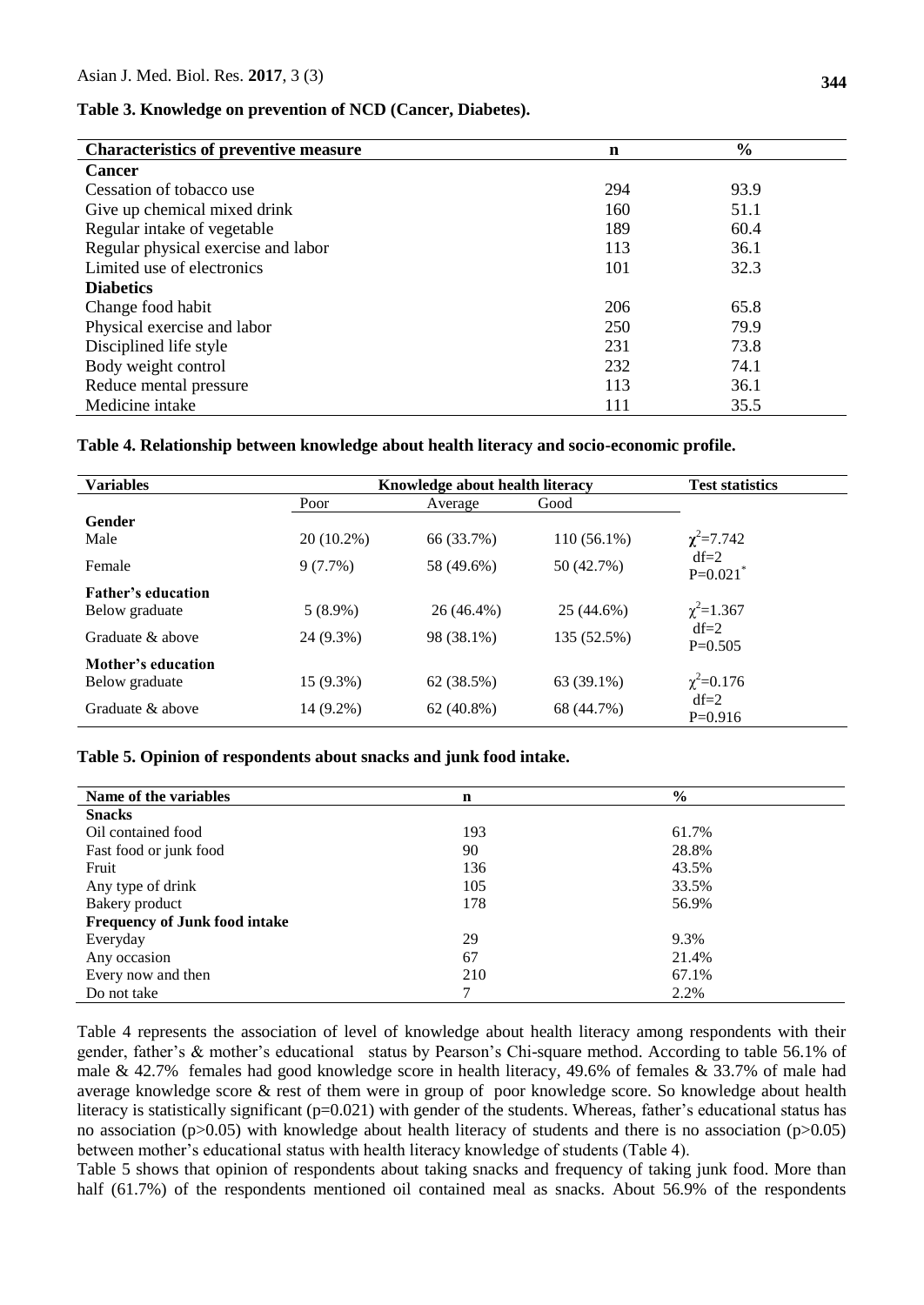mentioned bakery food while 28.8% mentioned fast food or junk food as snacks. Table also showed that more than two-third (65.73%) of the respondents mentioned that they intake junk food every now and then. About 9.3% stated that they intake junk food every day (Table 5).

#### **4. Discussion**

Health literacy has five components. Among the component theoretical knowledge consist of communicable disease, non-communicable disease and primary health care. The present study focused on NCD and behavior related to it. There are two conceptual models for health literacy measurement. Model-1 showed Causal pathways between limited health literacy and health outcomes (Paasche and Wolf, 2007) and Conceptual model-2 described the relationship among individual capacities, health-related print and oral literacy, and health outcomes (Baker, 2006).

The present study found that knowledge about health literacy is statistically significant ( $p=0.021$ ) with gender of the students. Whereas, father's educational status has no association  $(p>0.05)$  with knowledge about health literacy of students and there is no association  $(p>0.05)$  between mother's educational status with health literacy knowledge of students.

Above findings are represents that female are still backward position in comparison with male. Worldwide, men are more likely to be [literate,](http://en.wikipedia.org/wiki/Literacy) with 100 men considered literate for every 88 women (BBC, 2005). Ratio of female to male secondary enrollment (%) in Bangladesh was last measured at 115.35 Ratio of female to male secondary enrollment is the percentage of girls to boys enrolled at secondary level in public and private schools (World Bank, 2011). In Germany and other industrialized nations, health problems are more prevalent among children and adolescents with a low social background. This association may, at least partially, be mediated by health literacy (Schmidt *et al*., 2010).

In our study viewed that a vast majority (98.1%) of the respondents indicated smoking as the main risk factor for Cancer. About two-third (66.5%) of the respondents assumed alcohol consumption was another causative factor for Cancer. A similar kind study on different features regarding cancer was conducted among teenager's students in Gauteng, South Africa in 2001. Among the students 48.6% had previously received cancer information while other indicated that they had a family history of cancer (23.6%). Significantly more females reported having received cancer information or having a history of cancer in the family than males (p˂.001). However average knowledge scores among the students were low. Transvaal Education Department also has better knowledge of the signs and symptoms and etiology of the five cancers included in the questionnaire. The number of pupils who indicated that smoking was important to them was 27%. From their study they concluded that, students in grade 10 living in Gauteng are not well informed on the etiology, signs and symptoms of cancer or cancer risk (Botha, 2001).

The present study viewed that most (89.8%) of the respondents mentioned excess body weight as the most important risk factor for Diabetes and more than two-third (72.5%) assumed that less physical labor also a causative factor for Diabetes. An article was published in Bahrain Medical Bulletin which contained the queries on knowledge related with diabetic's definition, risk factors, symptoms, complications and preventive measures. Risk perception for diabetes was also covered in their study. Given that the prevalence of diabetes has increased drastically in Oman over the decades, health promotion seems essential, along with other means to prevent and control this emerging health problem (Al-nasir, 2003).

The present study showed that more than half (61.7%) of the respondents mentioned oil contained meal as snacks. About 56.9% of the respondents mentioned bakery food while 28.8% mentioned fast food or junk food as snacks. Table also showed that more than two-third (65.73%) of the respondents mentioned that they intake junk food every now and then. About 9.3% stated that they intake junk food every day. A recent study showed the dietary changes with progressing of globalization. Animal-source food changes are equally dramatic, particularly in selected countries. In China, we documented very large increases in animal-source food intake. Egg, poultry, beef, and pork consumption have increased rapidly in China, and milk intake has recently begun to rise. Today, the average Chinese adult consumes >1300 kcal/d of pork, poultry, beef, mutton, fish, eggs, and dairy foods. As we showed elsewhere, the structure of consumption shifts in China is such that for each additional increase in income, adults proportionally increase their intake of animal-source foods Concurrent shifts are occurring in the use of caloric sweeteners. Only a few countries have published studies of the trends concerning the specific foods in which caloric sweeteners are found; the United States and South Africa are 2 of these countries. In the United States, calorically sweetened beverages (e.g., soft drinks and fruit drinks) account for >50% of the increase in added caloric sweeteners in the past several decades; the foods responsible for caloric sweetener intake in South Africa are much more varied than in the United States (Popkin, 2006).